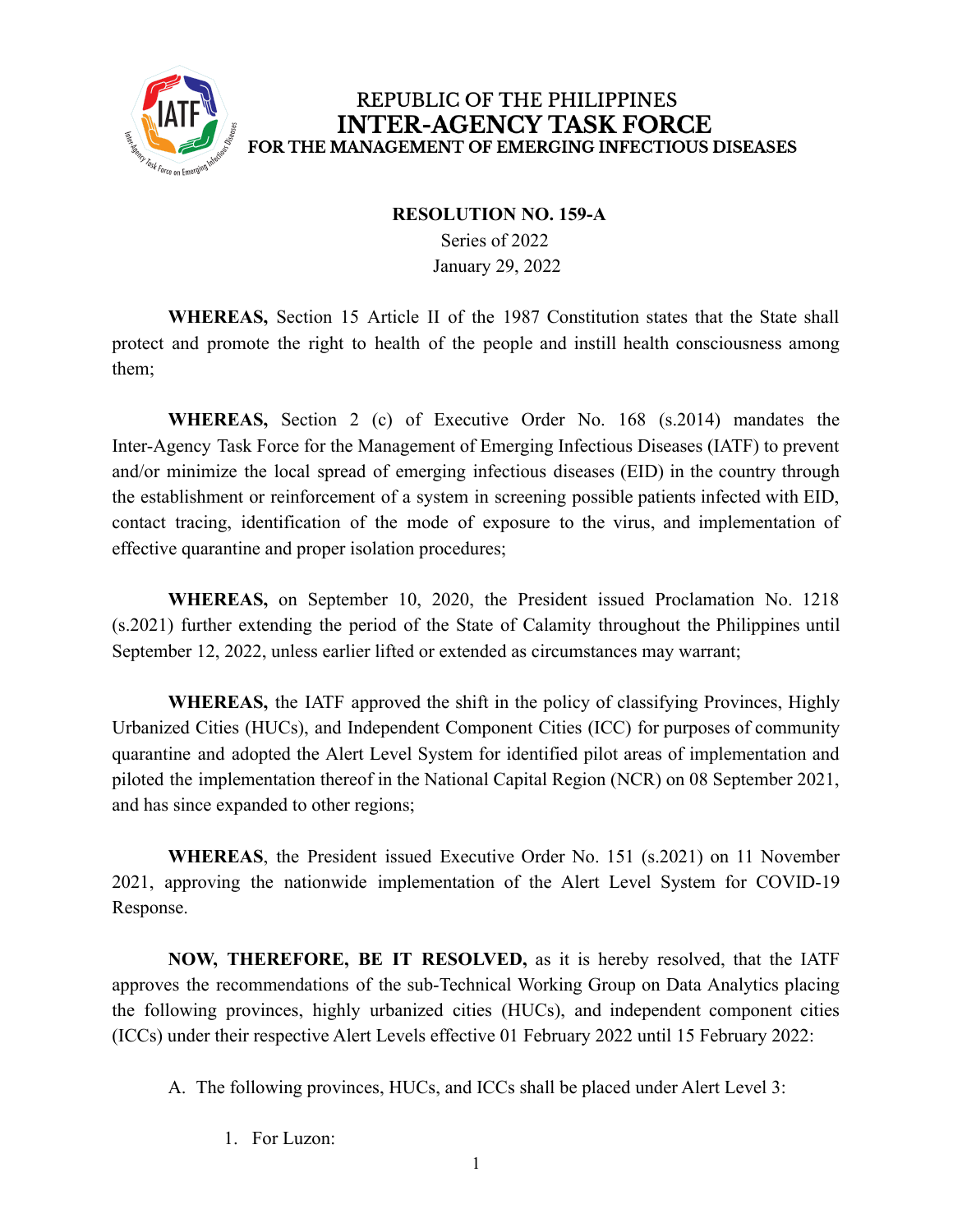

# REPUBLIC OF THE PHILIPPINES **INTER-AGENCY TASK FORCE** FOR THE MANAGEMENT OF EMERGING INFECTIOUS DISEASES

- a. Cordillera Administrative Region (CAR): Abra, Apayao, Baguio City, Benguet, Kalinga, Mountain Province;
- b. Region I: Dagupan City, Ilocos Norte, Ilocos Sur, La Union, Pangasinan;
- c. Region II: City of Santiago, Cagayan, Isabela, Nueva Vizcaya, Quirino;
- d. Region III: Angeles City, Aurora, Bataan, Nueva Ecija, Olongapo City, Pampanga, Tarlac, Zambales;
- e. Region IV-A: Batangas, Laguna, Lucena City, Quezon Province;
- f. Region IV-B: Marinduque, Romblon, Occidental Mindoro, Oriental Mindoro, Puerto Princesa City; and
- g. Region V: Albay, Camarines Norte, Camarines Sur, Catanduanes, Masbate, Naga City, Sorsogon.
- 2. For Visayas:
	- a. Region VI: Aklan, Antique, Bacolod City, Capiz, Iloilo City, Iloilo, Negros Occidental, Guimaras;
	- b. Region VII: Cebu City, Lapu-Lapu City, Mandaue City, Bohol, Cebu, Negros Oriental, Siquijor; and
	- c. Region VIII: Ormoc City, Tacloban City, Eastern Samar, Leyte, Northern Samar, Western Samar.
- 3. For Mindanao:
	- a. Region IX: City of Isabela, Zamboanga City, Zamboanga Del Sur, Zamboanga del Norte, Zamboanga Sibugay;
	- b. Region X: Bukidnon, Cagayan de Oro City, Iligan City, Lanao del Norte, Misamis Occidental, Misamis Oriental;
	- c. Region XI: Davao City, Davao Del Sur, Davao Del Norte, Davao Oriental, Davao de Oro;
	- d. Region XII: General Santos City, North Cotabato, Sarangani, South Cotabato, Sultan Kudarat;
	- e. Region XIII (CARAGA): Surigao del Norte, Surigao Del Sur, Agusan Del Norte, Agusan del Sur, Butuan City; and
	- f. Bangsamoro Autonomous Region in Muslim Mindanao (BARMM): Maguindanao, Cotabato City, Lanao Del Sur.
- B. The following provinces, HUCs, and ICCs shall be placed under Alert Level 2:
	- 1. For Luzon: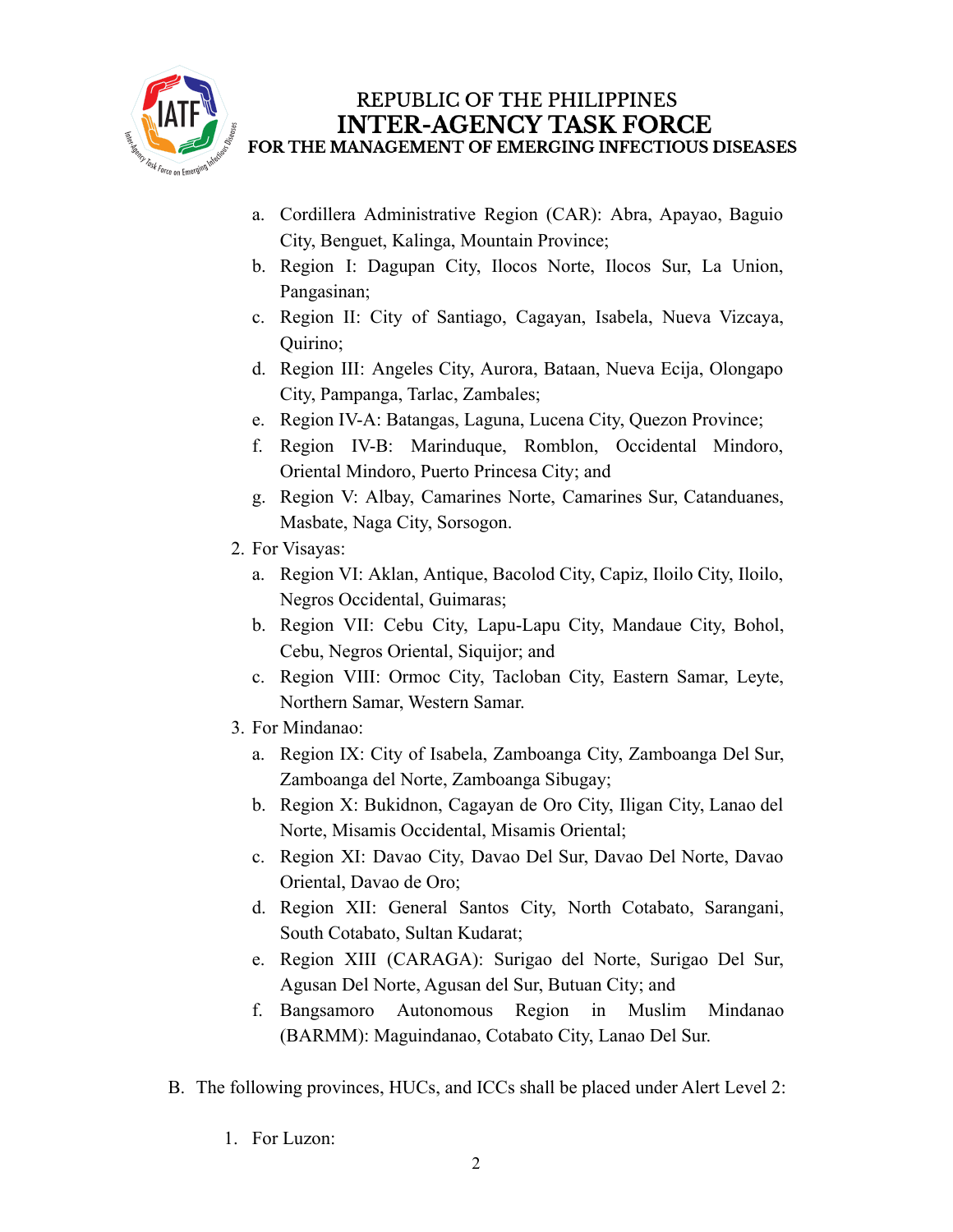

## REPUBLIC OF THE PHILIPPINES **INTER-AGENCY TASK FORCE** FOR THE MANAGEMENT OF EMERGING INFECTIOUS DISEASES

- a. National Capital Region;
- b. Region II: Batanes;
- c. Region III: Bulacan; and
- d. Region IV-A: Cavite, Rizal.
- 2. For Visayas: Biliran and Southern Leyte; and
- 3. For Mindanao: Basilan.

**RESOLVED FURTHER,** that the Chairperson and the Co-Chairperson shall be duly authorized to sign this Resolution for and on behalf of the Inter-Agency Task Force.

**APPROVED** this January 29, 2022, via *ad referendum***.**

**ANCISCO T. DUQUE III** Secretary, Department of Health IATF Chairperson

**KARLO ALEXEI B. NOGRALES** Secretary, Office of the Cabinet Secretariat IATF Co-Chairperson